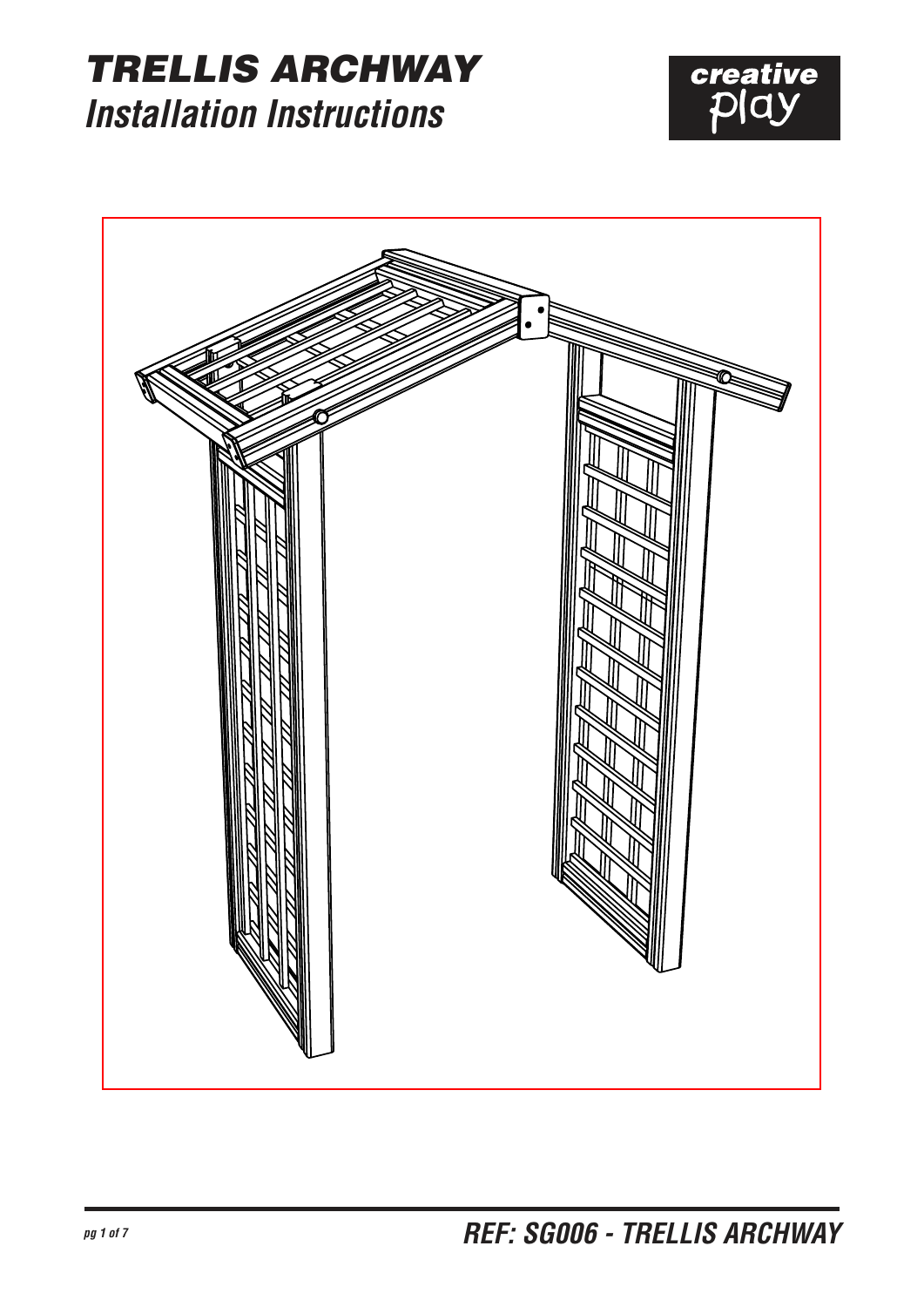# *PARTS required*



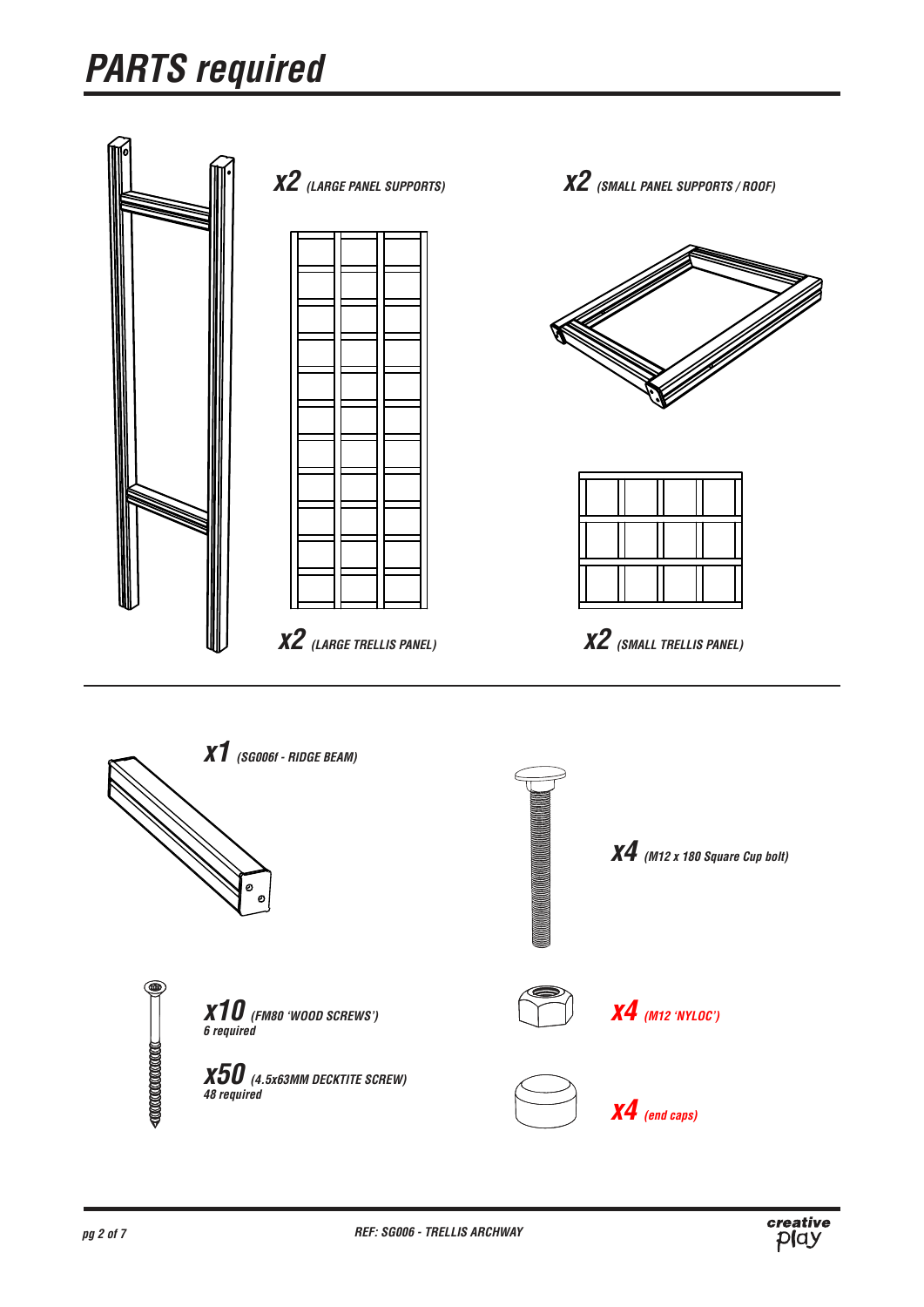# *TOOLS required*



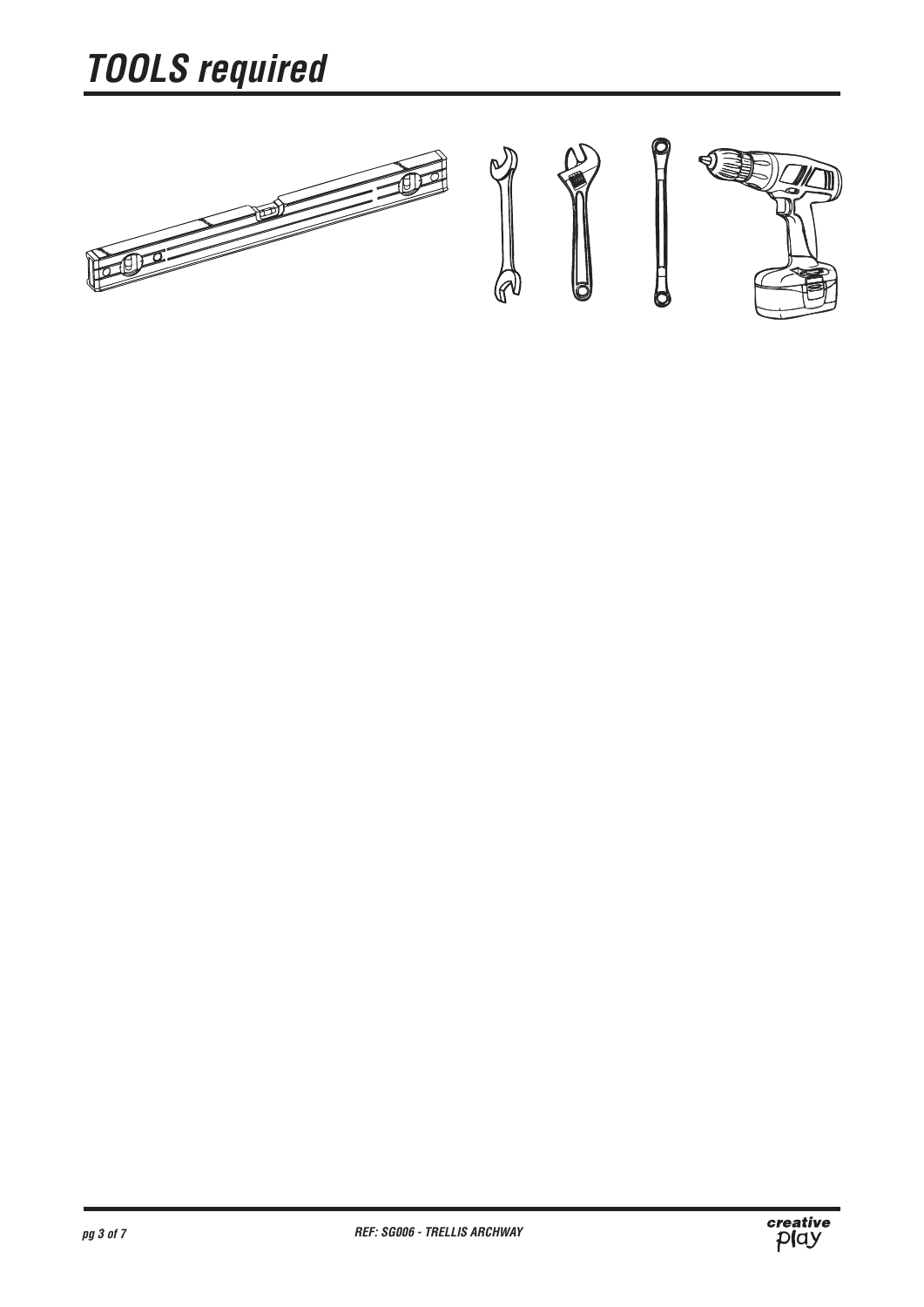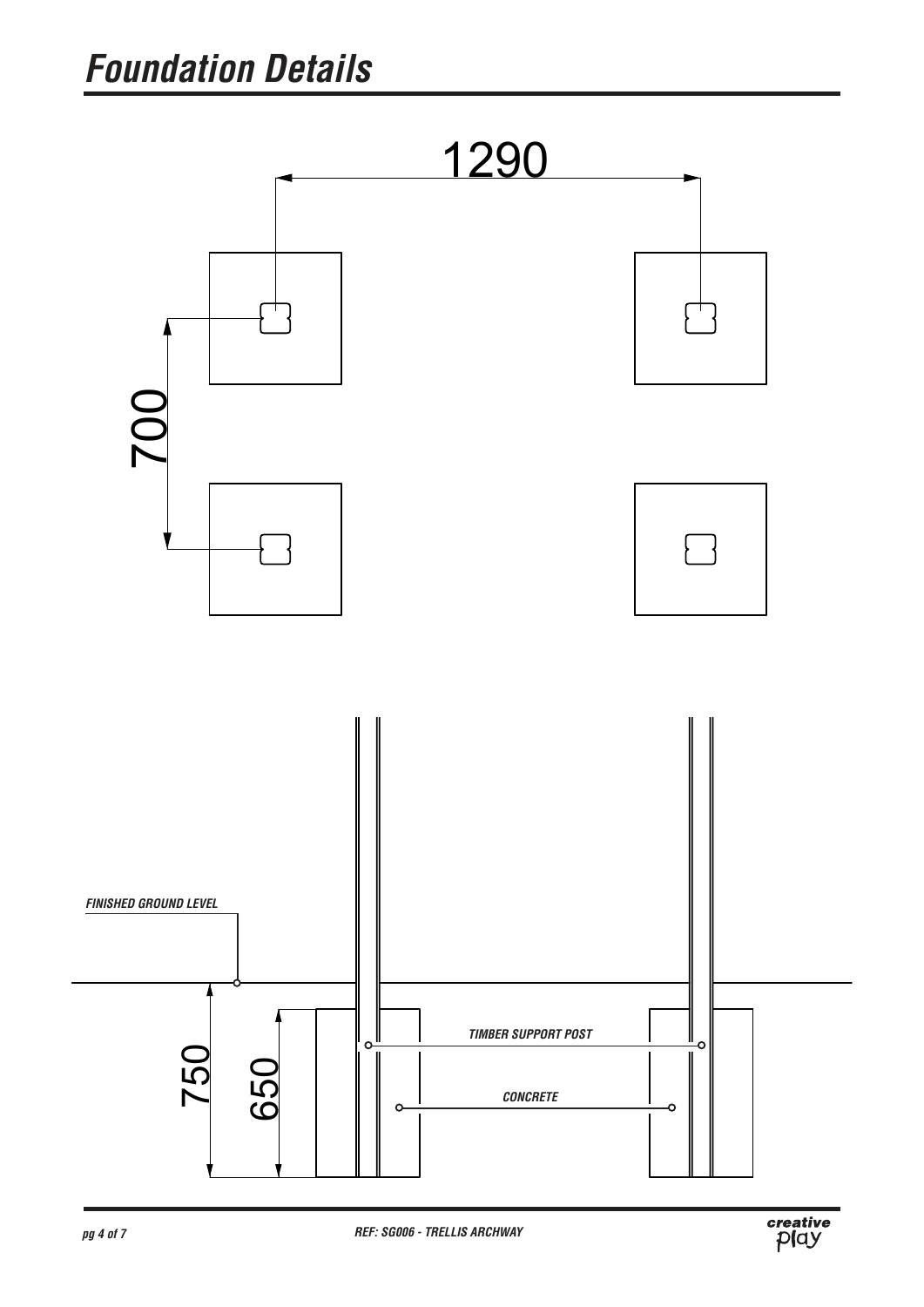### *Installation Instructions*

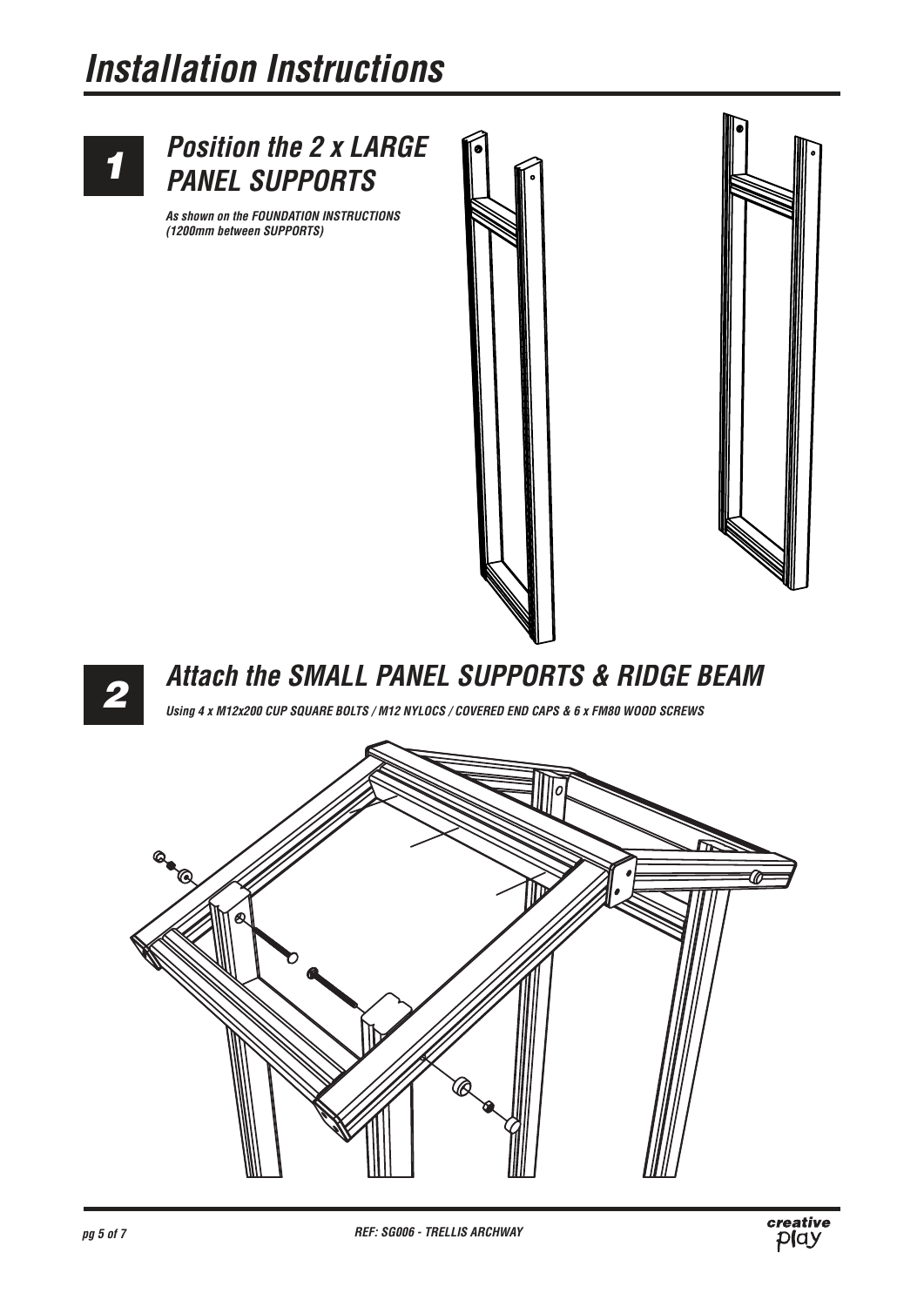### *Installation Instructions*



#### *Attach the 2 x SMALL TRELLIS PANELS*

*Using 12 x 4.5x63MM DECKTITE SCREW (DECKING SCREW)*





*Using 36 x 4.5x63MM DECKTITE SCREW (DECKING SCREW)*